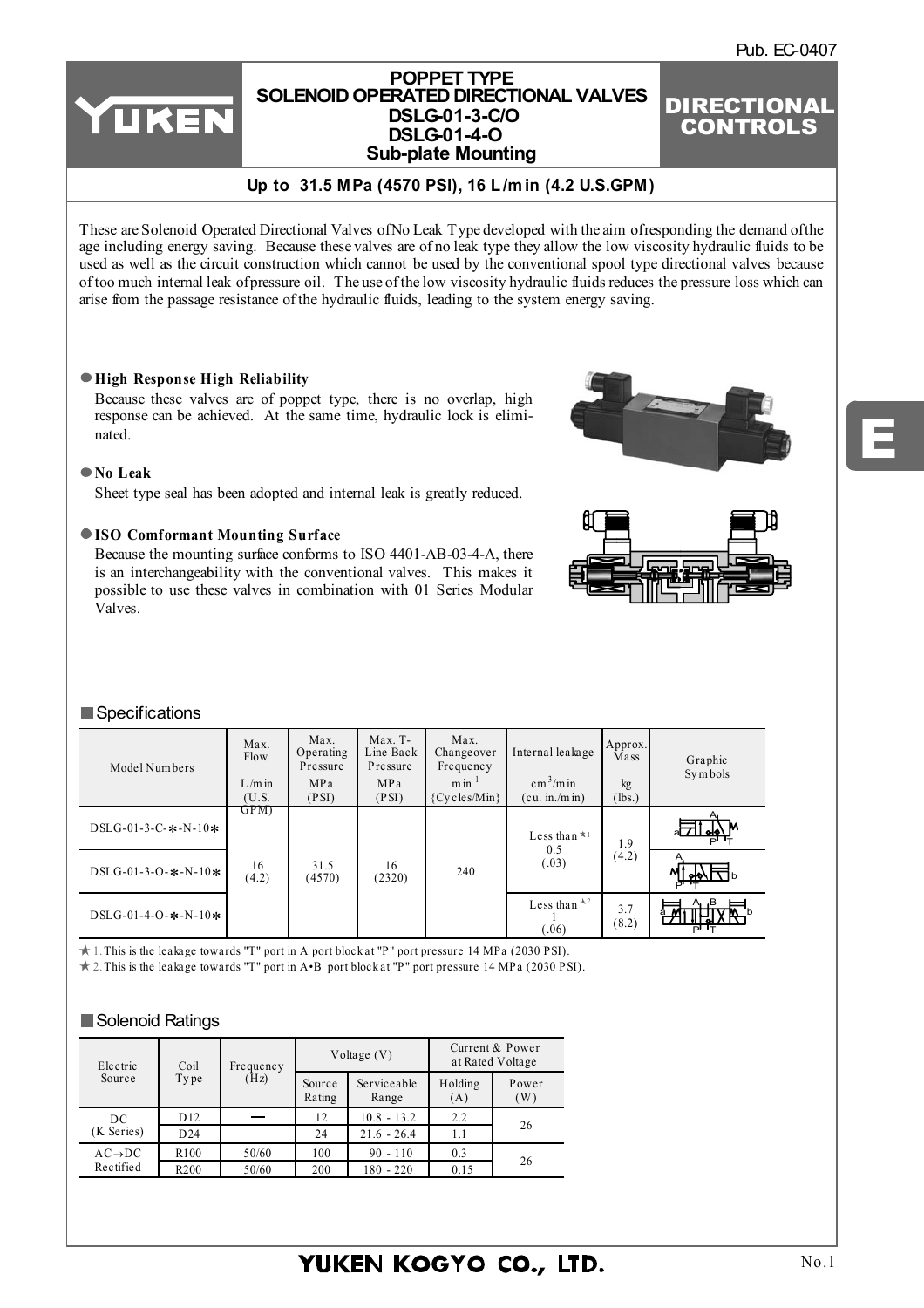

# **Poppet Type Solenoid Operated Directional Valves DSLG-01-3-C/O DSLG-01-4-O**

# DIRECTIONAL **CONTROLS**

**Hydraulic Fluids / Model Number Designation /** 

## Hydraulic Fluids

## **Fluid Types**

Any type of hydraulic fluids listed in the table below can be used.

| Petroleum base oils | Use fluids equivalent to ISO VG 32 or VG 46.                                                                                                                                        |
|---------------------|-------------------------------------------------------------------------------------------------------------------------------------------------------------------------------------|
| Synthetic fluids    | Use phosphate ester or polyol ester fluid. When phosphate ester fluid is used, prefix "F-"<br>to the model number because the special seals (fluororubber) are required to be used. |
|                     | Water containing fluids Use water-glycol fluid.                                                                                                                                     |

Note:For use with hy draulic fluids other than those listed above, please consult y our Yuken representatives in advance.

## **Recommended Viscosity and Oil Temperatures**

Viscosity ranging between  $15 - 400$  mm<sup>2</sup>/s (77 - 1800 SSU). Oil temperatures between -15/+70°C (5 - 158°F).

Use hydraulic fluids which satisfy the recommended viscosity and oil temperatures given above.

#### **Control of Contamination**

Due caution must be paid to maintaining control over contamination of the hydraulic fluids which may otherwise lead to breakdowns and shorten the life of the valves. Please maintain the degree of contamination within NAS 1638- Grade 12. Use  $25 \mu m$  or finer line filter.

## Model Number Designation

| F-                                                           | <b>DSLG</b>                                                           | $-01$         | -4                | -O                                           | $-D24$                                | -N                                              | $-10$            | ∗                   |
|--------------------------------------------------------------|-----------------------------------------------------------------------|---------------|-------------------|----------------------------------------------|---------------------------------------|-------------------------------------------------|------------------|---------------------|
| Special Seals                                                | Series Number                                                         | Valve<br>Size | Number<br>of Port | Function                                     | Coil Type                             | Type of Electrical<br><b>Conduit Connection</b> | Design<br>Number | Design<br>Standards |
| F:<br>Special Seals<br>for Phosphate<br>Ester Type<br>Fluids | <b>DSLG:</b><br>Poppet Type<br>Solenoid Operated<br>Directional Valve | 01            | $3:3$ Port        | O:<br>Normally Open<br>C:<br>Normally Closed | DC<br>D12, D24<br>$AC \rightarrow DC$ | N:<br>Plug-in Connector                         | 10               | Refer to $\star$    |
| (Om it if not<br>required)                                   | (Sub-plate Mtg.)                                                      |               | $4:4$ Port        | O:<br>Normally Open                          | R <sub>100</sub><br><b>R200</b>       |                                                 |                  |                     |

Design Standards: None ........... Japanese Standard "JIS" and European Design Standard 90 N. Am erican Design Standard ...............

# Sub-plate

|                | Japanese Standard "JIS" |                       | European Design Std.   | N. American Design Std.  | Approx.<br>Mass        |                       |             |
|----------------|-------------------------|-----------------------|------------------------|--------------------------|------------------------|-----------------------|-------------|
| Piping<br>Size | Sub-plate<br>Model No.  | Thread<br><b>Size</b> | Sub-plate<br>Model No. | Thread<br><b>Size</b>    | Sub-plate<br>Model No. | Thread<br><b>Size</b> | $kg$ (lbs.) |
| 1/8            | $DSGM-01-30$            | $Rc$ 1/8              | DSGM-01-3080           | $1/8$ BSP $\Gamma$       | DSGM-01-3090           | $1/8$ NPT             | 0.8(1.8)    |
| 1/4            | $DSGM-01X-30$           | $Rc$ 1/4              | DSGM-01X-3080          | $1/4$ BSP $\Gamma$       | DSGM-01X-3090          | $1/4$ NPT             | 0.8(1.8)    |
| 3/8            | $DSGM-01Y-30$           | $Rc$ 3/8              |                        | $\overline{\phantom{0}}$ | DSGM-01Y-3090          | $3/8$ NPT             | 0.8(1.8)    |

Sub-plates are available. Specify the sub-plate m odel num ber from the table above. W hen sub-plates are not used, the m ounting surface should have a good m achined finish.

# **Mounting Bolts**

Four socket head cap screws in the table below are included.

| Descriptions                                        | Socket Head Cap Screw (4 pcs.)   | Tightening Torque                                                                      |
|-----------------------------------------------------|----------------------------------|----------------------------------------------------------------------------------------|
| Japanese Standard "JIS"<br>European Design Standard | $M5 \times 45$ Lg.               | 5-7 Nm $(44-62 \text{ in.} \text{ lbs.})$<br>[Applicable to working pressure more than |
| N. American Design Standard                         | No. 10-24 UNC $\times$ 1-3/4 Lg. | 25 MPa (3630 PSI) : 6-7 Nm (53-62 in. lbs.)]                                           |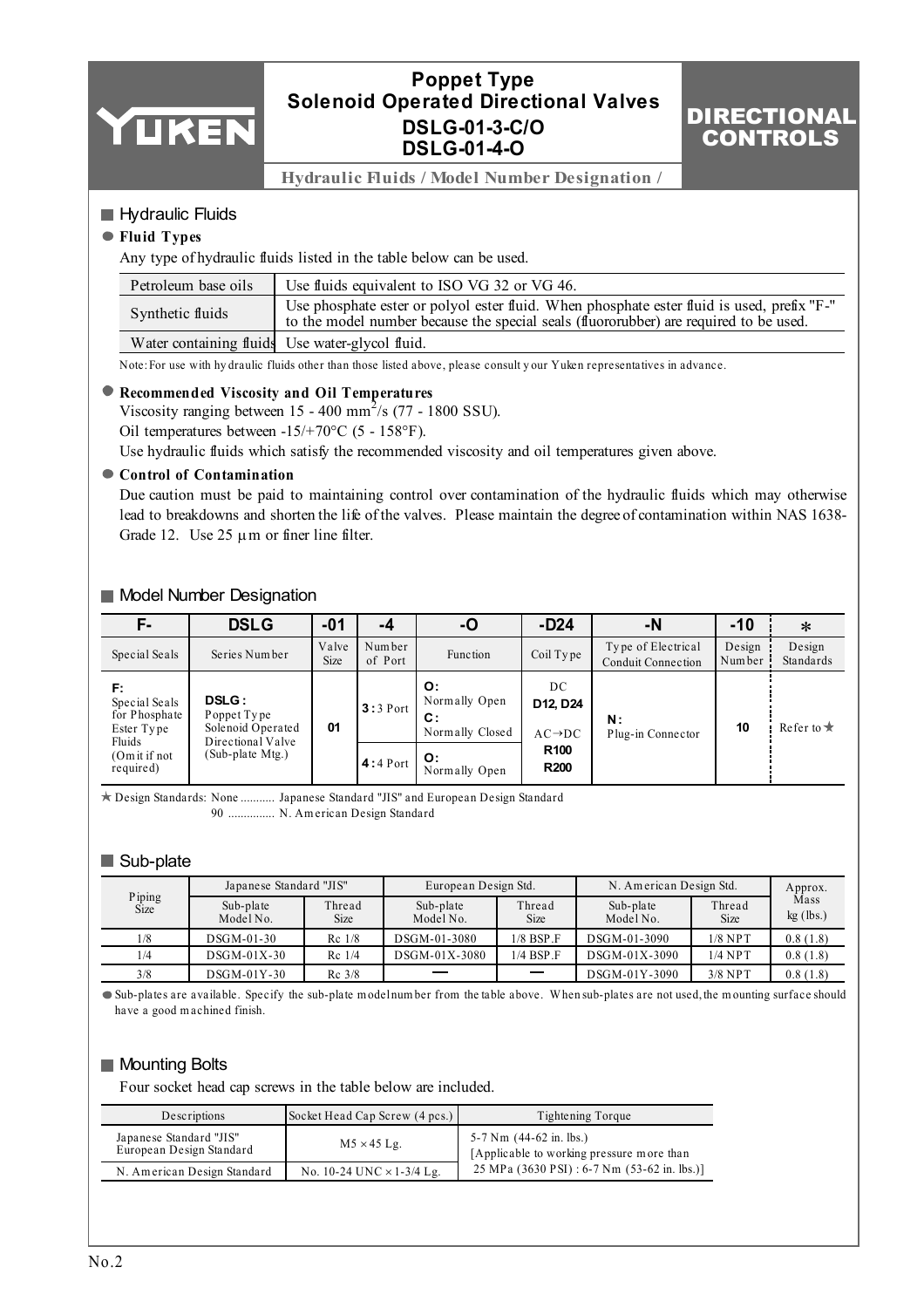

E

| • For any other viscosity, multiply the factors in the table below. |  |  |  |
|---------------------------------------------------------------------|--|--|--|
|                                                                     |  |  |  |

 $\overline{0}$   $\overline{1}$   $\overline{2}$   $\overline{3}$   $\overline{4}$  U.S.GPM

Flow rate

|           | $\left  \text{mm}^2 \right $ 15 | $\frac{1}{20}$ | 30 l                                                                                                                                                                                                    | 40   50   60   70   80 |  | 90 | 1100 |
|-----------|---------------------------------|----------------|---------------------------------------------------------------------------------------------------------------------------------------------------------------------------------------------------------|------------------------|--|----|------|
| Viscosity | SSU                             |                | 77   98   141   186   232   278   324   371   417   464                                                                                                                                                 |                        |  |    |      |
| Factor    |                                 |                | $\left[0.81\right]$ $\left[0.87\right]$ $\left[0.96\right]$ $\left[1.03\right]$ $\left[1.09\right]$ $\left[1.14\right]$ $\left[1.19\right]$ $\left[1.23\right]$ $\left[1.27\right]$ $\left[1.30\right]$ |                        |  |    |      |

 $\bullet$  For any other specific gravity (G'), the pressure drop ( $\angle$ P') may be obtained from the formula below.  $\Delta P' = \Delta P$  (G'/0.850)

# Changeover Time

Changeover time varies according to hydraulic circuit of the model actually used and conditions. An example of measurement is given in the figure below.

**Test Circuit and Conditions**



Pressure: 21 MPa (3050 PSI) Flow Rate: 16 L /m in (4.2 U.S.GPM) Voltage: Rated voltage

## **Result of Measurement**





 $\overline{0}$   $\overline{1}$   $\overline{2}$   $\overline{3}$   $\overline{4}$  U.S.GPM

Flow rate

Note:Alternate long and short dash lines in the pressure waveform figures indicate the waveforms for Normally Closed Type 3 Port Valves.

| Solenoid                         |                  | Time(ms)       |                |                               |  |
|----------------------------------|------------------|----------------|----------------|-------------------------------|--|
| Type                             | Model Numbers    | T <sub>1</sub> | T <sub>2</sub> | Remarks                       |  |
|                                  | $DSLG-01-4-O-D*$ |                | 30             | 4 port valve, normally open   |  |
| DC                               | $DSLG-01-3-O-D*$ | 55             | 30             | 3 port valve, normally open   |  |
|                                  | $DSLG-01-3-C-D*$ | 70             | 25             | 3 port valve, normally closed |  |
| $AC \rightarrow DC$<br>Rectified | $DSLG-01-4-O-R*$ | 55             | 150            | 4 port valve, normally open   |  |
|                                  | $DSLG-01-3-O-R*$ | 55             | 150            | 3 port valve, normally open   |  |
|                                  | $DSLG-01-3-C-R*$ | 70             | 150            | 3 port valve, normally closed |  |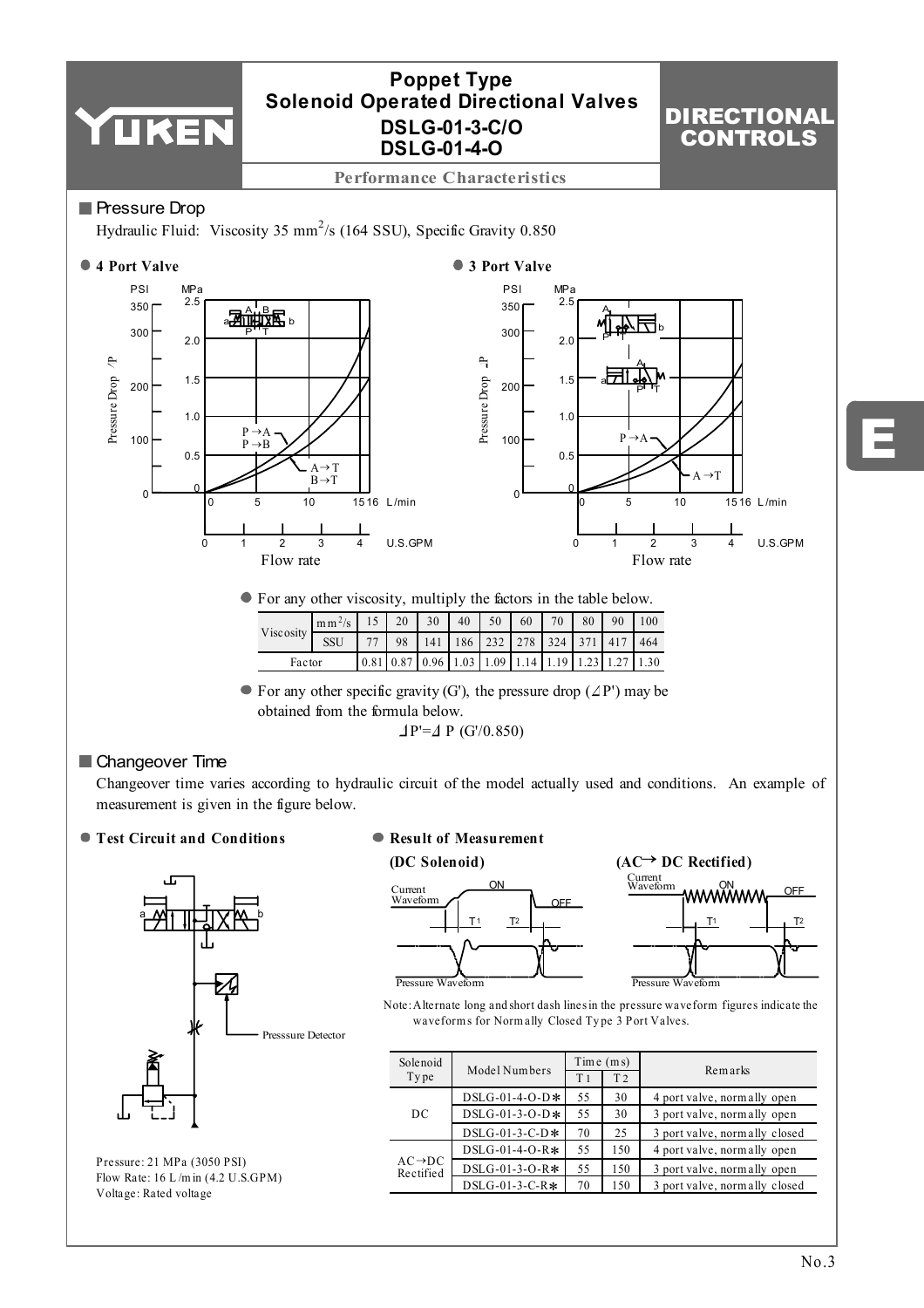

The information on 3 Port Valves is provided in the following page.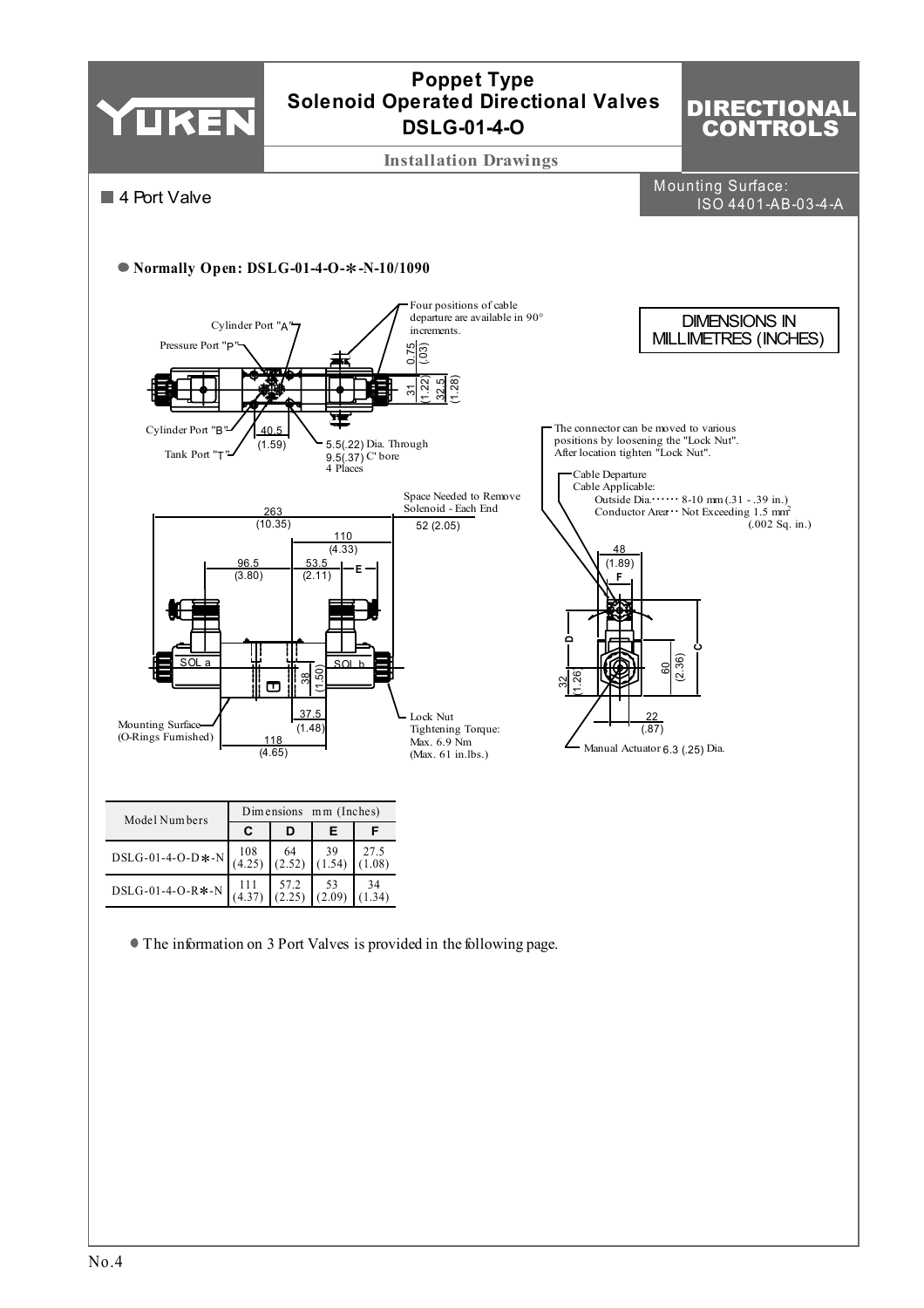

107 (4.21) DSLG-01-3-∗-R∗-N 57.2 (2.25) 53  $(2.09)$  E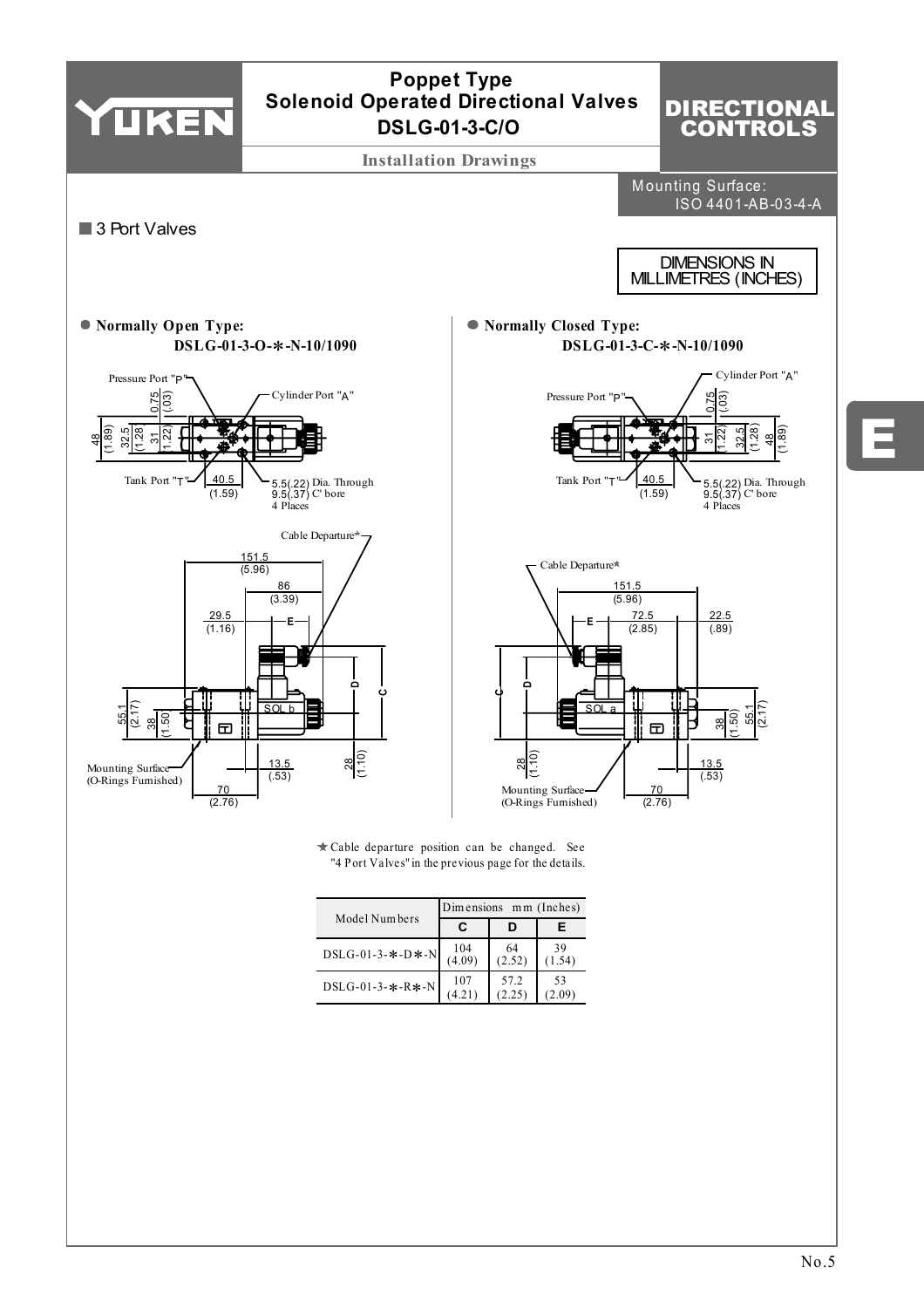

## **Instructions**

#### **Mounting**

No mounting restrictions for any models.

#### **Solenoid Shifting**

On double solenoid valves do not energise both at the same time.

## **Valve Tank Port**

Avoid connecting the valve tank port to a line with possible surge pressure.

#### **Operating Force by Manual Actuator**

Take care as the operating force by the manual actuator increases in proportion to the tank line back pressure. (See the graph right.)

**Operating Force by Manual Actuator** N lbs. 150 30 Operating force Operating force 100 20 50 10  $\epsilon$  $\Omega$  $0 \t 10 \t 20 \t 30 \t 40 MPa$ PSI 0 100 200 300 400 500 Tank Line Back Pressure